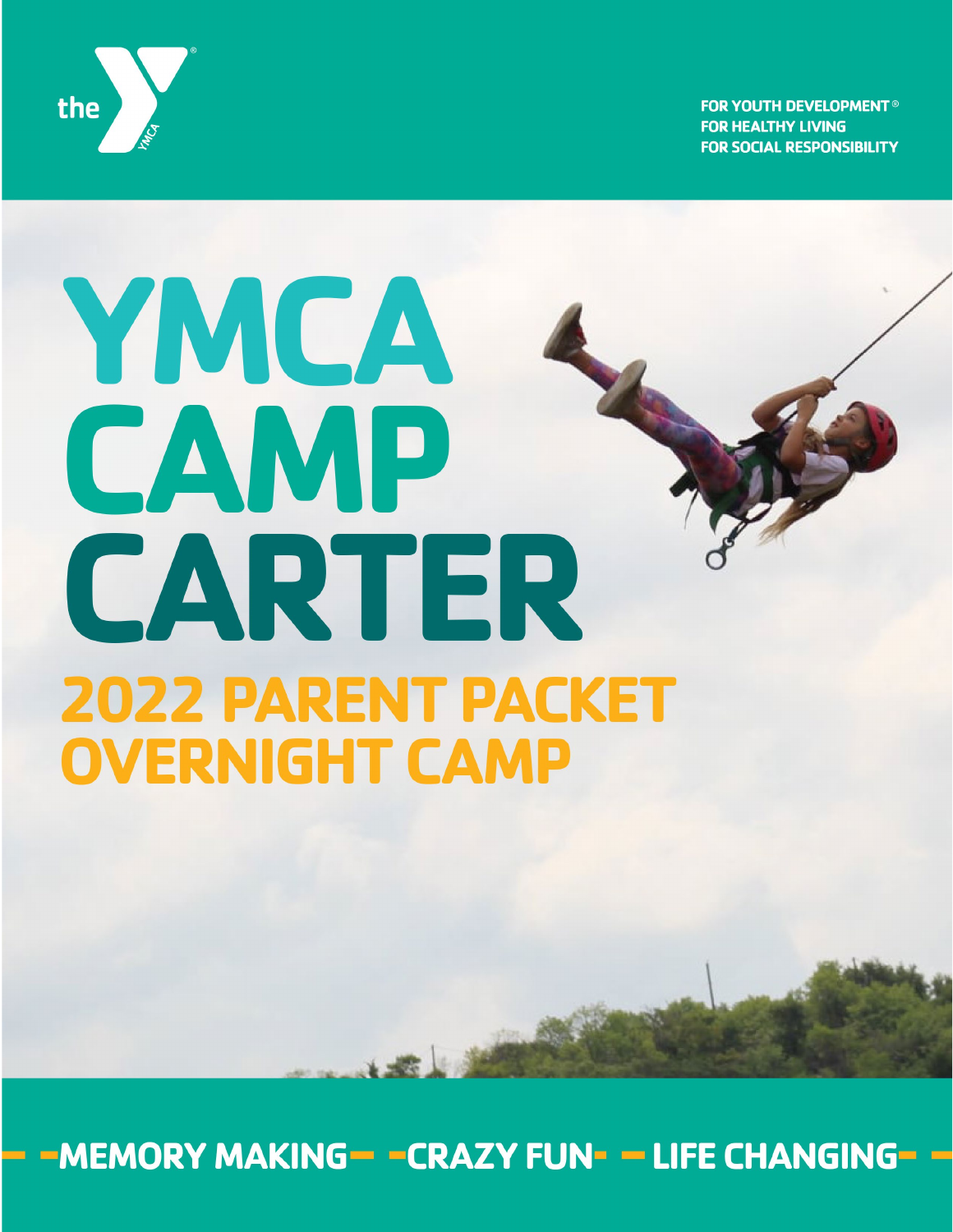#### **Dear Summer Camp Parents and Guardians,**

At Y Overnight Camp, we are here to make your kids feel welcome. To help them quickly realize this is a place where they belong and can be themselves. Try new things. Make new friends. And be a part of something great. The Y is giving kids their best summer ever through an overnight camp experience with more activities to help them learn, master skills, make friends and feel welcome.

Through the Y's overnight camp program, kids participate in fun and educational activities that help them: Learn and master skills that help them realize their passions, talents and potential; Build friendships with campers and staff role models adding to their well-being; Feel like they belong so they feel safe, welcome and free to express their individuality.

We know we have a huge role in each camper's development and we take that seriously. Thank you for allowing your camper to spend the summer with us. The YMCA understands the many benefits a quality camping experience can provide: lasting friendships, skill development, healthy physical activity and FUN to name a few. We offer diverse programs and activities to match the interests and needs of our campers of all ages.

Children's lives are changed on a daily basis and our staff is exceptional! The summer staff is a group of experienced, talented and dedicated people who enjoy working with children. They understand that every child is unique and will strive to help each child develop at their own pace. Every staff member completes a two week-long staff training and goes through extensive reference and criminal background checks as well as a personal interview.

Our staff are also BLS certified. Camper safety, both physical and emotional, is of the utmost importance to us. Our staff truly wants the best for your child to grow, develop and have fun!

We know you have a lot to consider when choosing the right summer camp for your child and we are here to answer all of your questions. You are always welcome to contact us for an individual meeting through our office anytime during weekly business hours.

As Camp Directors, our goal is to make a difference within this community by providing a camp experience that creates an enjoyable memory for all campers. This goal is achieved through selective screening of staff and a camp atmosphere that fosters the development and strengthening of friendships.

Sincerely,

Holly K. Martin Executive Director [hmartin@ymcafw.org](mailto:hmartin@ymcafw.org)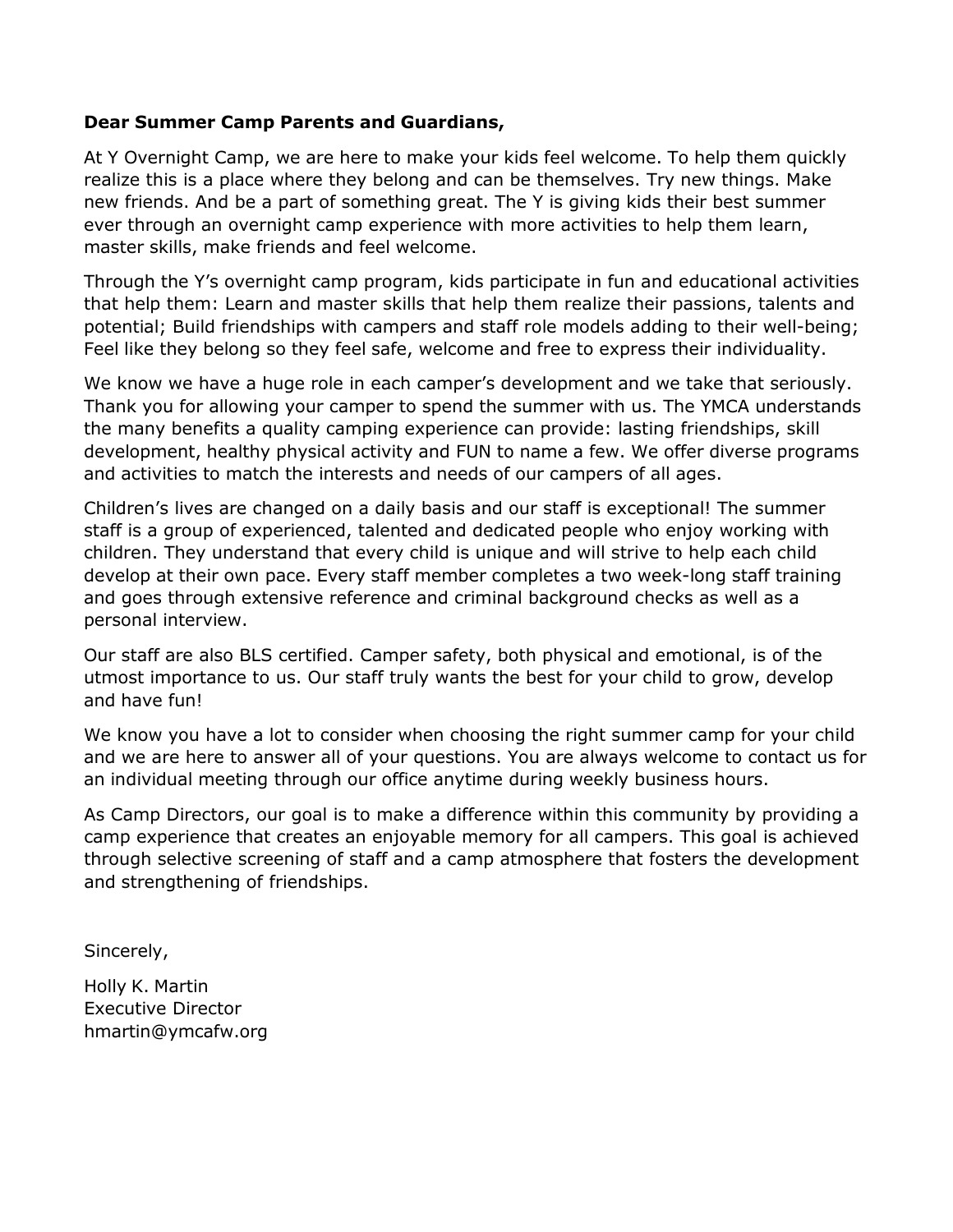# **Registration Policies**

- A non-refundable deposit of \$100 per week is required for all sessions; \$150 for 2 week session and CIT session. This deposit is applied to the total camp tuition. If registering with less than 2 weeks to start of session, then balance is due in full upon registration (see balance due deadlines below).
- We continue accepting registrations until camp is full. Sessions are filled by strict camper to counselor ratios. Availability is contingent on gender & age.
- Specialty camps are available to add on to make the camp experience even more personalized. These camps may include Equestrian, High Adventure, Swim Lessons, and Cooking camps. Specialty camps will be available for sign up at camp check in on a first come, first serve basis until filled. Fees for specialty camp options must be paid in full at the time of sign up.
- Balance Deadlines (balance due 2 Saturdays before the camp session starts):
	- o Military Camper Week: June 4th, 2022
	- o Week 1: Color Craze: June 11th, 2022
	- o Week 2: The Great Carter Mystery: June 18th, 2022
	- o Week 3: Holiday Hustle: June 25th, 2022
	- o Week 4: The A-Dentures: Endgame July 2nd, 2022
	- o Week 5: Survivor: July 9th, 2022
	- o Week 6: Specialty Camp: July 16th, 2022
	- o 2-Week Session 1.0: June 18th, 2022
	- o 2-Week Session 2.0: June 25th, 2022
	- $\circ$  CIT Year 2: June 18th, 2022
	- o CIT Year 1: June 25th, 2022
- A \$30 charge is made for all returned checks. Funds to cover check and NSF charges will be accepted in cash, cashier check, money order, or credit card.
- Session transfers will be granted based on availability. Any session change must be requested in writing in advance of the session start.
- Admission as a camper at YMCA Camp Carter carries many privileges and responsibilities. Campers found with tobacco, alcohol, illegal drugs or weapons will immediately be dismissed without a refund. In addition, should a behavior or discipline problem affect our work with other campers or their enjoyment of Camp Carter, we reserve the right to dismiss those campers responsible without a refund.
- A high quality program can only take place in an orderly, mutually respectful, and caring environment. Child guidance is a process where children take increasing responsibility for their own actions. At the YMCA, we take the happiness and safety of our participants seriously. Therefore, we work very hard at creating a safe and fun environment. Along with our efforts, we need the children to help us by following some simple rules. Below is our behavior agreement.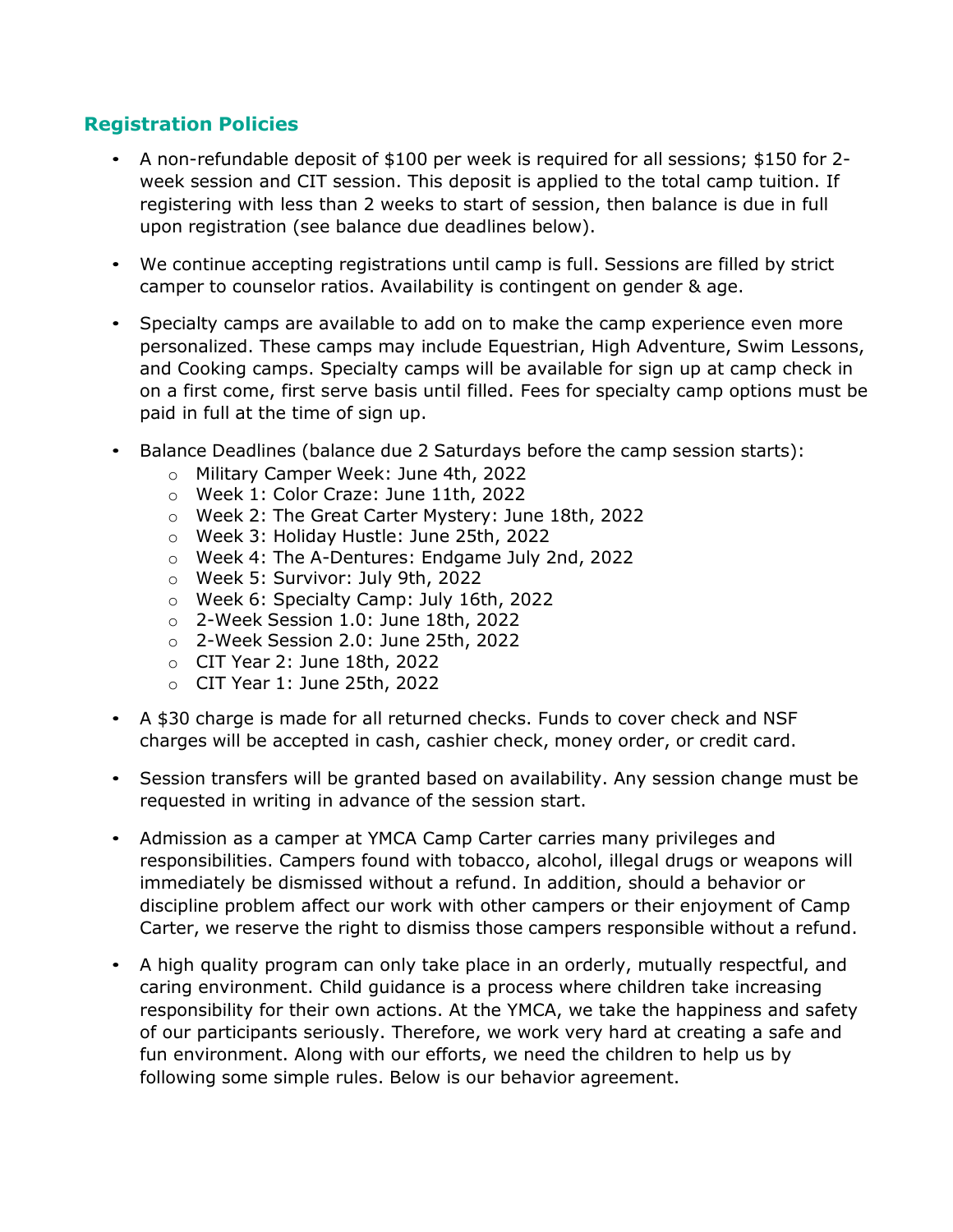**Please read our behavior contract with your child and ensure they understand all the behavior policies.** Thank you for assisting us to help your child have a great Overnight Camp experience!

- $\circ$  I will listen to the staff and follow directions.
- $\circ$  I will respect other people's belongings by not touching/ using their stuff without permission.
- $\circ$  I will respect all property and help clean personal messes and assist in leaving areas better than I found it.
- $\circ$  I will respect other people's personal space by keeping my hands and feet to myself.
- $\circ$  I will respect other people's feelings by having a positive attitude when talking to them.
- $\circ$  I will act in a caring way, and I will not hit, fight, bite, tease, harass or bully others.
- $\circ$  I will use my indoor voice when speaking inside.
- o I will use appropriate language, which does not include swear words or negative remarks (i.e. "shut up", "stupid", "dumb").
- $\circ$  Before leaving the room or program space, I will ask a staff member for permission. I will never leave an area without adult acknowledgement.

### **Not abiding by these rules may result in suspension and/or termination from the program.**

- YMCA staff and management reserve the right to dismiss/dis-enroll a child from the program if the child's behavior is disruptive to the program and/or compromises the safety of themselves, other children and/or staff. Children suspended/terminated from the program will not qualify for a refund.
- NO REFUNDS will be issued if a camper leaves camp for any reason other than a medical emergency. Medical emergencies apply only to campers and their immediate family. Proof of medical emergency will be required before any type of refund will be processed. Refunds are made on a pro-rated basis and less the \$50 non-refundable deposit.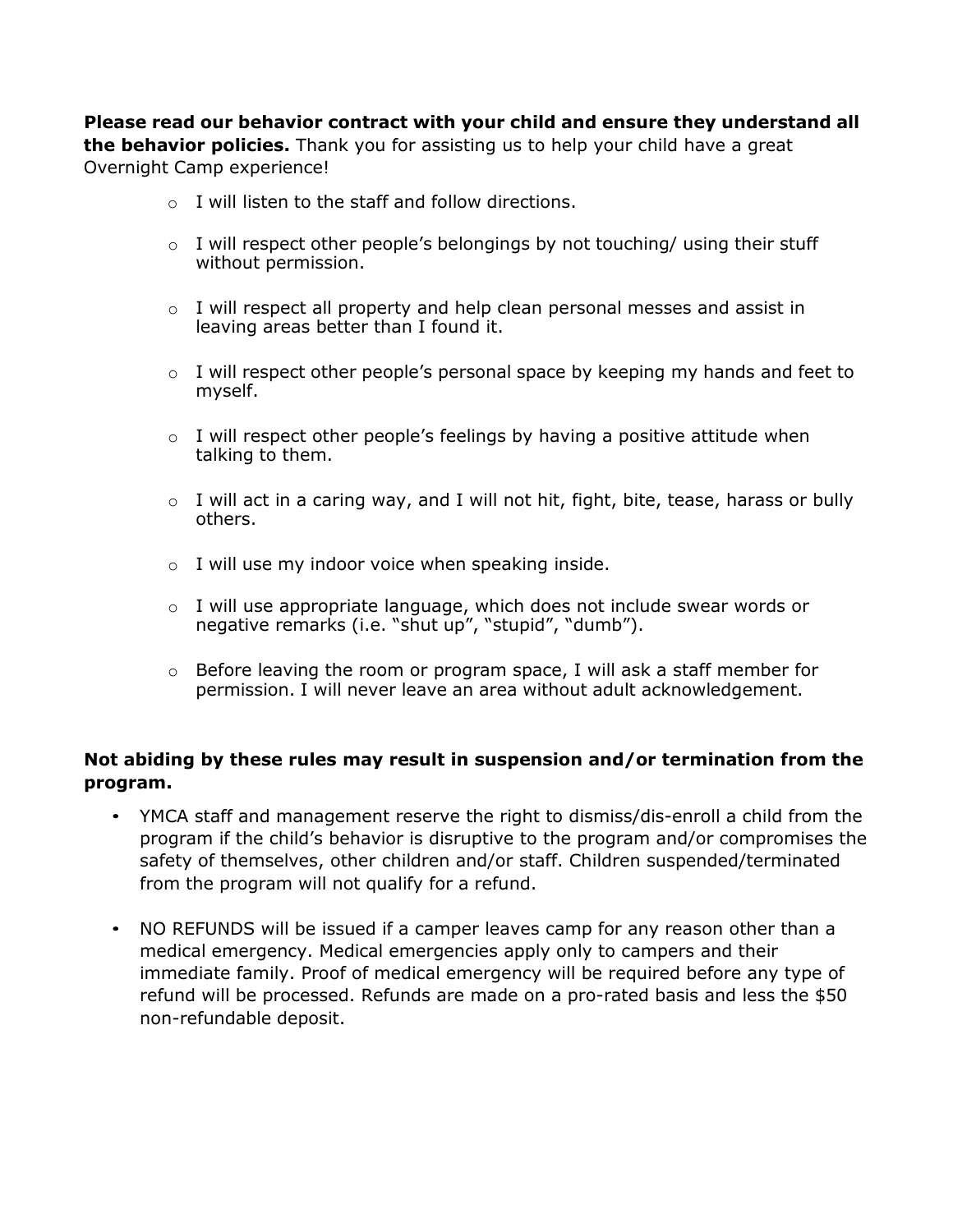## **Illness and Exclusion Criteria**

- All immunizations must be current. Children must be healthy enough to participate in the program's daily routine. We do not have the facilities to care for sick children and therefore do not allow them to attend the program. For the safety and comfort of your child, please keep them home until they feel better and no longer present the danger of passing on their illness.
- If you are keeping your child home due to illness, please contact the camp by 8:30am and let the staff know of your child's absence. When your child has a fever (fever of 101) or vomiting/diarrhea, please make sure they remain at home 24 hours after their temperature and symptoms returns to normal. We may require a physician's release for any medical or health condition. If your child becomes ill while at camp, you will be asked to pick up your child as soon as possible.
- Exclusion from camp may include, but not limited to the following illness/communicable health problems:
	- o Conjunctivitis (pink eye)
	- o A chronic runny nose with colored discharge
	- o A chronic cough
	- o A fever
	- o Vomiting or upset stomach
	- o Signs of general fatigue or discomfort
	- o An open rash
	- o Head lice
	- $\circ$  Knowledge that the child has had a fever within the past 24 hours
- Please notify the YMCA if your child or any member of your immediate household develops a communicable condition (as defined by the local health department), such as pink eye, chicken pox or lice. Parents are responsible to notify the YMCA within 24 hours or the next business day. In the case of a life-threatening illness, please notify the YMCA immediately. It is important for us to post a notice to other parents as soon as possible.
- In the case that your child becomes ill during the program, you will be contacted as soon as possible. If the parent or guardian is unable to be reached, the child's emergency contact will be notified. It is the responsibility of the parents to arrange for the child to be picked up from camp as soon as possible.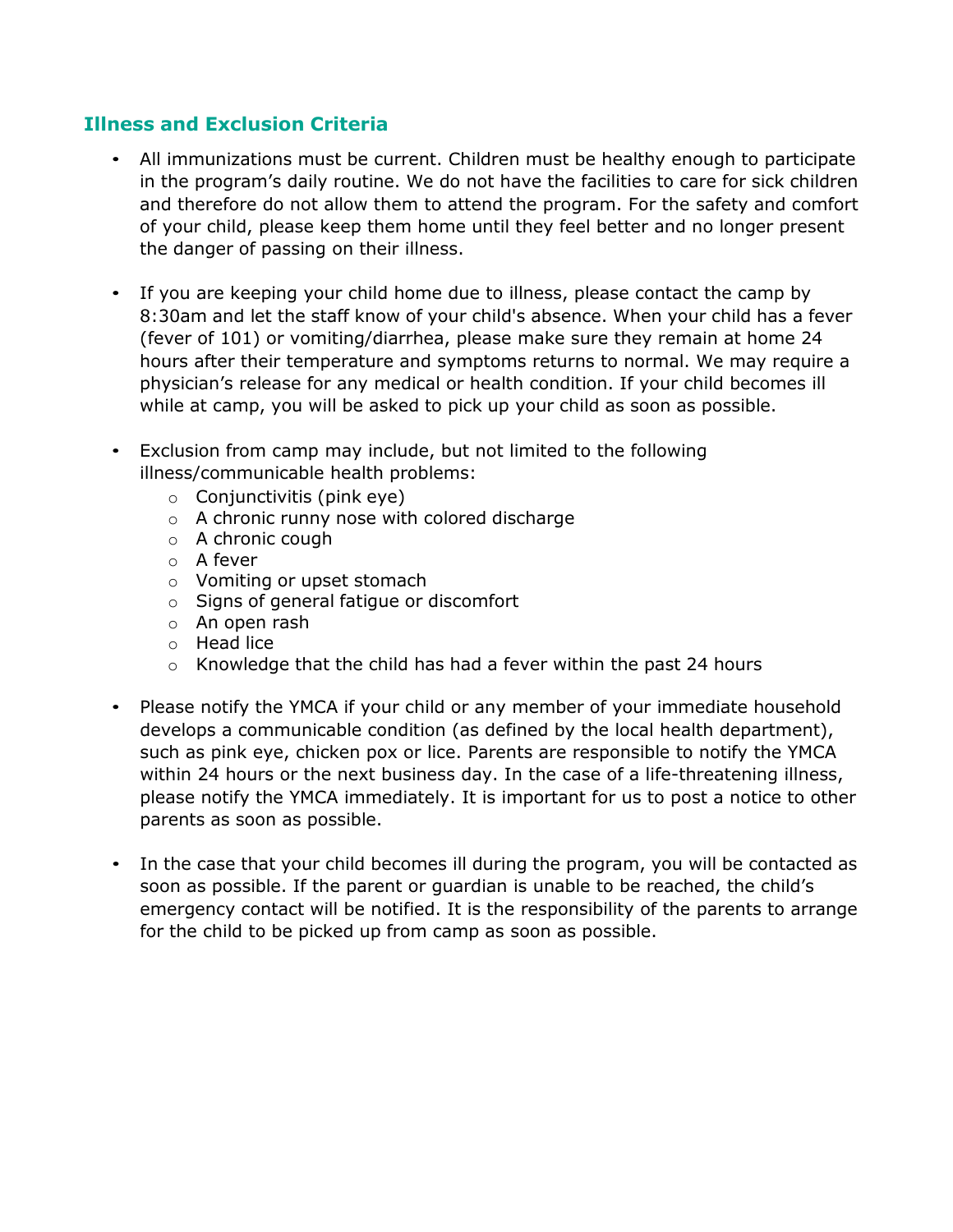#### **What are your COVID-19 precautions?**

As COVID-19, and the Delta variant, continue to spread, we recognize the need to find a balance between ensuring businesses can stay open to serve the community and protecting the health and safety of those around us.

The YMCA of Metropolitan Fort Worth continues to work with health experts and comply with local, regional and state requirements when serving our communities. The Fort Worth Y continues to put the health and safety of our members, program participants, children, and guests as our top priority.

**Masks are welcome, but not required.** The YMCA encourages anyone who feels more comfortable wearing a mask to protect their health to do so. The Y also encourages individuals who have not been vaccinated to wear masks or face coverings and to get vaccinated.

**Continue to keep your distance.** YMCA staff and members are encouraged to maintain three (3) feet of space from people not in the same household.

**Stay home if you are sick.** Individuals are expected to stay home if they have any new or worsening signs or symptoms of possible COVID-19 or have had known close contact with someone confirmed to have COVID-19. Members, participants, guests and staff are asked to self-monitor for symptoms or known close contact.

We have cleaning and sanitation procedures throughout the day, focusing on high touch points such as handrails, doorknobs, light switches, counters, etc. All staff and members are asked to practice respiratory hygiene by covering coughs and sneezes as well as frequent and thorough hand washing. The CDC recommends those 12 years and older should get vaccinated to help protect against COVID-19. Widespread vaccination is a critical tool to help stop the pandemic. The Y strongly encourages everyone who is eligible to get vaccinated. The YMCA is dedicated to the health and safety of our entire community, including our staff members. As COVID-19 is an ongoing global pandemic, the safety and health strategies we are employing are beneficial to individuals both at the YMCA and the community at large.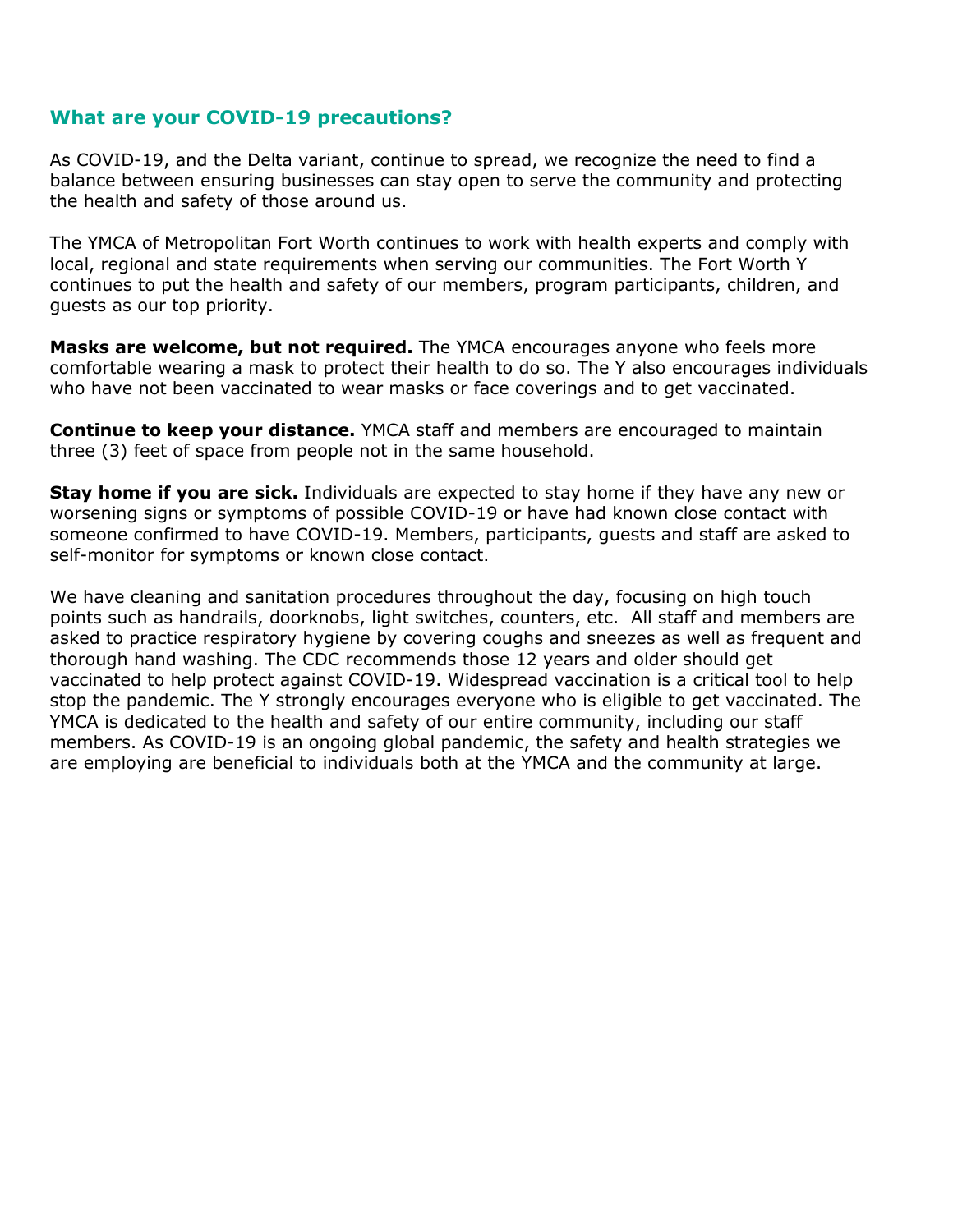## **Overnight Camp's Cancellation Policy**

- There is a \$100 non-refundable deposit due upon registration.
- All cancellations must be made in writing and sent to our office: YMCA Camp Carter, 6200 Sand Springs Rd., Fort Worth, TX 76114 or emailed to [camper@ymcafw.org .](mailto:camper@ymcafw.org) We must receive this request no later than 5 business days prior to the start of your camper's session (all start on Sunday). The \$100 deposit is forfeited for all cancellations prior to 5 business days before the session starts; cancellations after 5 business days prior or "no shows" will forfeit the entire cost of the session. A medical emergency to the camper or immediate family member OR a contagious illness of a camper (doctor's note required for both) are the exceptions. Summer school is not an exception. However, we will work with you to change sessions if space is available.

## **Daily Photos**

Camp has a photographer who takes daily photos of campers, and uploads them to Facebook. This is a good way to see a snapshot of what your camper is doing, and share the moments with your network. You can find that sampling at: [www.Facebook.com/ymcacampcarter. B](http://www.facebook.com/ymcacampcarter)e sure to like our page so you receive updates when new photos are posted!

We do our best to get pictures of every child, but some children avoid the camera and some activities cannot be photographed safely.

### **Meals**

Cooked meals including breakfast, lunch, and dinner are provided every day at camp's dining hall. This is included in the price of camp. If you'd like to find out more about the weekly menu please contact the Overnight Camp leadership team closer to the start of a session.

### **Consent and Health Forms**

YMCA Camp Carter has gone green with the ability for parents to fill out and electronically sign their campers consent and health history forms online. The Camp Health Form will be sent to you prior to fill out.

If you do not have access to the internet, you may stop by Camp Carter during regular business hours and complete the forms there. Camp Carter will also have a limited number of tablets at check-in for form completion. Please allow 15 minutes to complete forms for each camper. Each child MUST have their own paperwork. New forms are required EACH YEAR.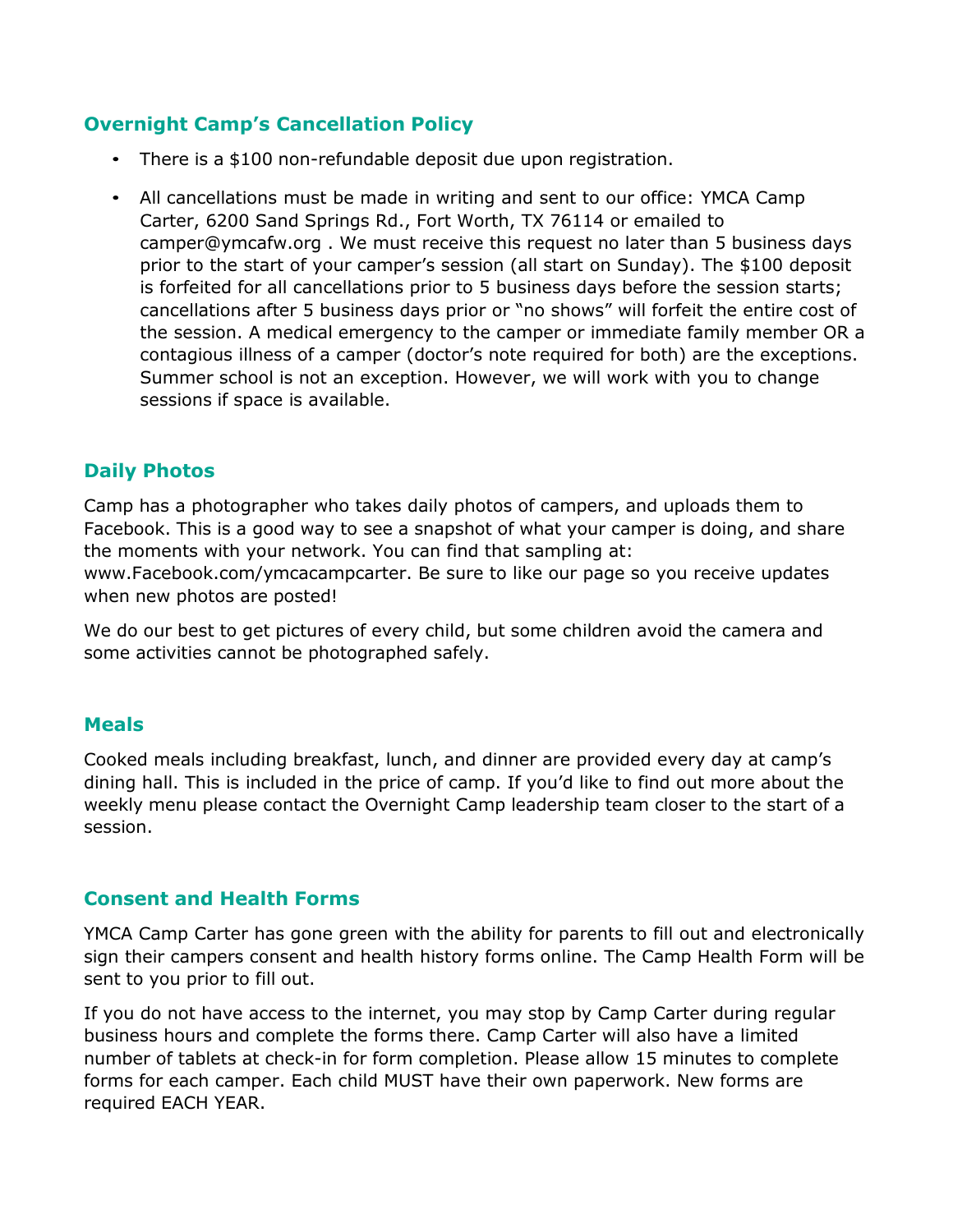## **Check-In**

Camper check-in is on Sunday afternoon from 3-4:30 pm. Registrants will NOT be admitted before this time. The camp staff is busy getting camp ready for a week of fun!

Please call by 5:00 p.m. on Friday prior to check-in to inform us if your child needs to arrive later than the scheduled check-in time.

## **What Happens At Check-In**

- 1. Leave camper's luggage in the car!
- 2. Parents must fill out any forms that have not been received by the office prior to camp.
- 3. You will receive your child's cabin and counselor assignment.
- 4. You may turn in money for your child's account at the camp store. (see camp store on page 8)
- 5. You will meet with the camp health care provider to:
	- a. Make sure all health forms are signed and on file
	- b. Turn in any medication (you will need to have all meds on hand-please keep them separate from your child's luggage); we can only accept medication in its original bottle (including over-the-counter meds) with the doctor's current prescription printed clearly on the bottle
- 6. Your child will receive a head check for lice.
- 7. Your child will receive the 2022 YMCA Camp Carter t-shirt

# **(only 1 t-shirt per camper per summer as a special gift from Camp Carter!)**

# **Check-Out**

All families are invited to attend their camper's closing ceremony. We are excited to announce that we have extended camp to Saturday! In saying so, our closing ceremony will be Saturday mornings at 9:30am. Check-out will take place after the closing ceremony ends.

Any adult (18 years of age and up), including parents, picking up a camper must have their name listed on the camper's Pick-Up Authorization List. Any authorized adult that is signing out a camper will be asked for a picture  $ID - even$  parents  $-$  and the license number will be recorded per state guidelines. Please have your ID ready, this is for the protection of your child. If you need to pick a camper up at an earlier time, please contact the camp office well in advance to make arrangements with the directors. Early pick-up will be at the camp office.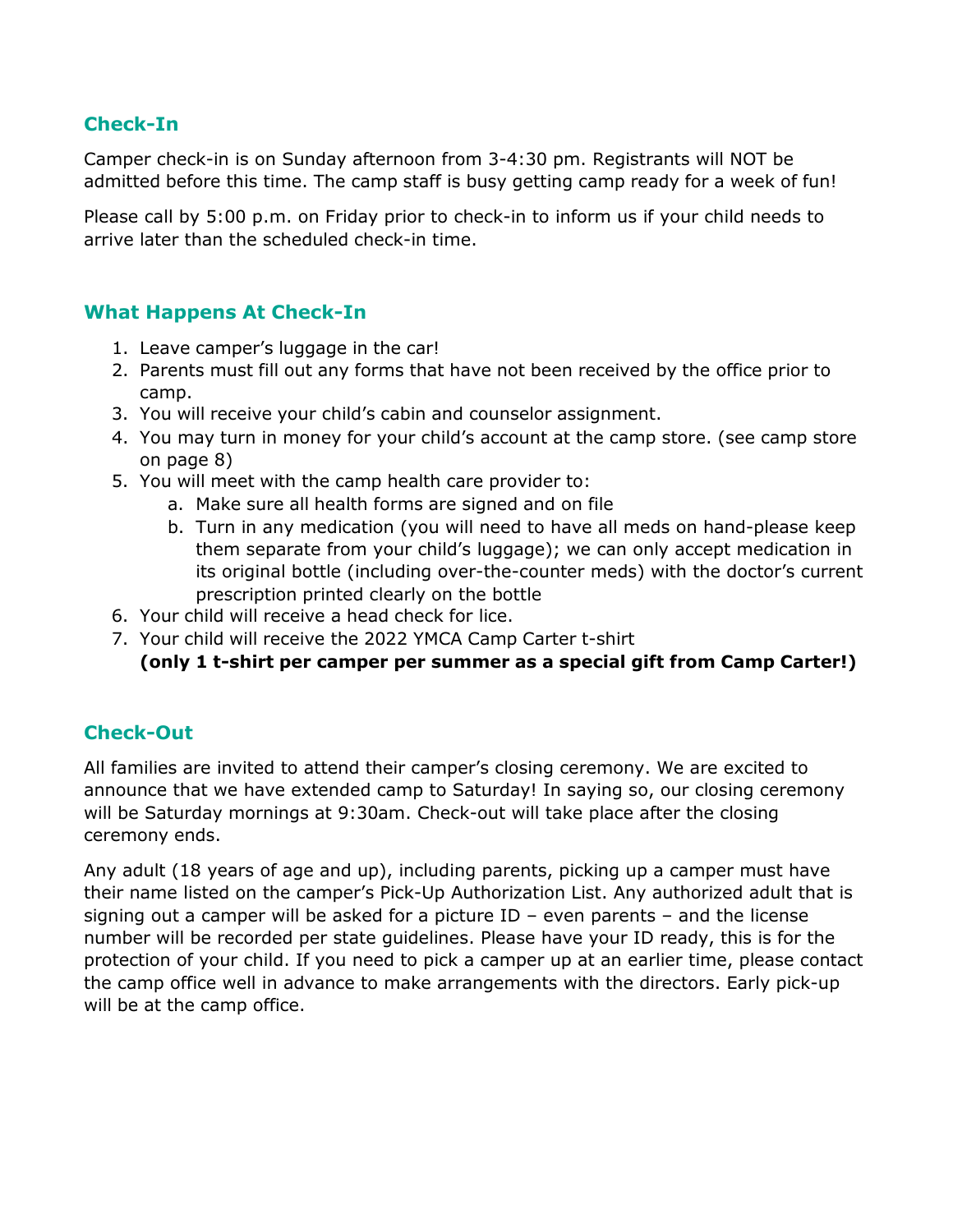## **Camp Store**

Each day, campers will have the opportunity to visit the camp store. The camp store carries items such as beverages and snacks, t-shirts, hats, water bottles, souvenirs, etc. Items in the store range in prices from \$1.00 to \$25.00. A good rule of thumb is \$4 per day (this will allow your child to get 1 drink and 1 snack item) plus any additional for souvenirs. At check-in parents may deposit money into a personal account for their camper. When campers make purchases at the store, their account is debited for that amount. Cash is not accepted from campers at the camp store. Campers should not keep money with them at camp. Refunds will be processed at the end of Camp in August. Parents will be given options on how to receive their refund (YMCA Credit, check, refund to credit card) If a camper has less than \$5 in their store account at the end of all sessions, the remainder will be donated to our annual scholarship campaign. If you have any questions about this, or how these funds are used do not hesitate to contact us!

## **Activities**

Activities at Camp Carter take place during skill area times each morning and afternoon. These "skill area times" are designed to introduce campers to new activities, as well as increase their knowledge and skill in familiar activities. Campers choose some of their activities for the week on Sunday evening.

#### **Activities may include, but are not limited to the following skills:**

- Arts & Crafts
- Canoeing
- Hiking
- Outdoor Living Skills
- Archery
- GaGa Dodgeball
- Challenge Course
- Riflery (age  $10+)$
- Skeet Shooting (age 12+)
- Team Sports
- And more!

**Please note: Optional specialty add-ons may take place at the same time as a skill area listed above.**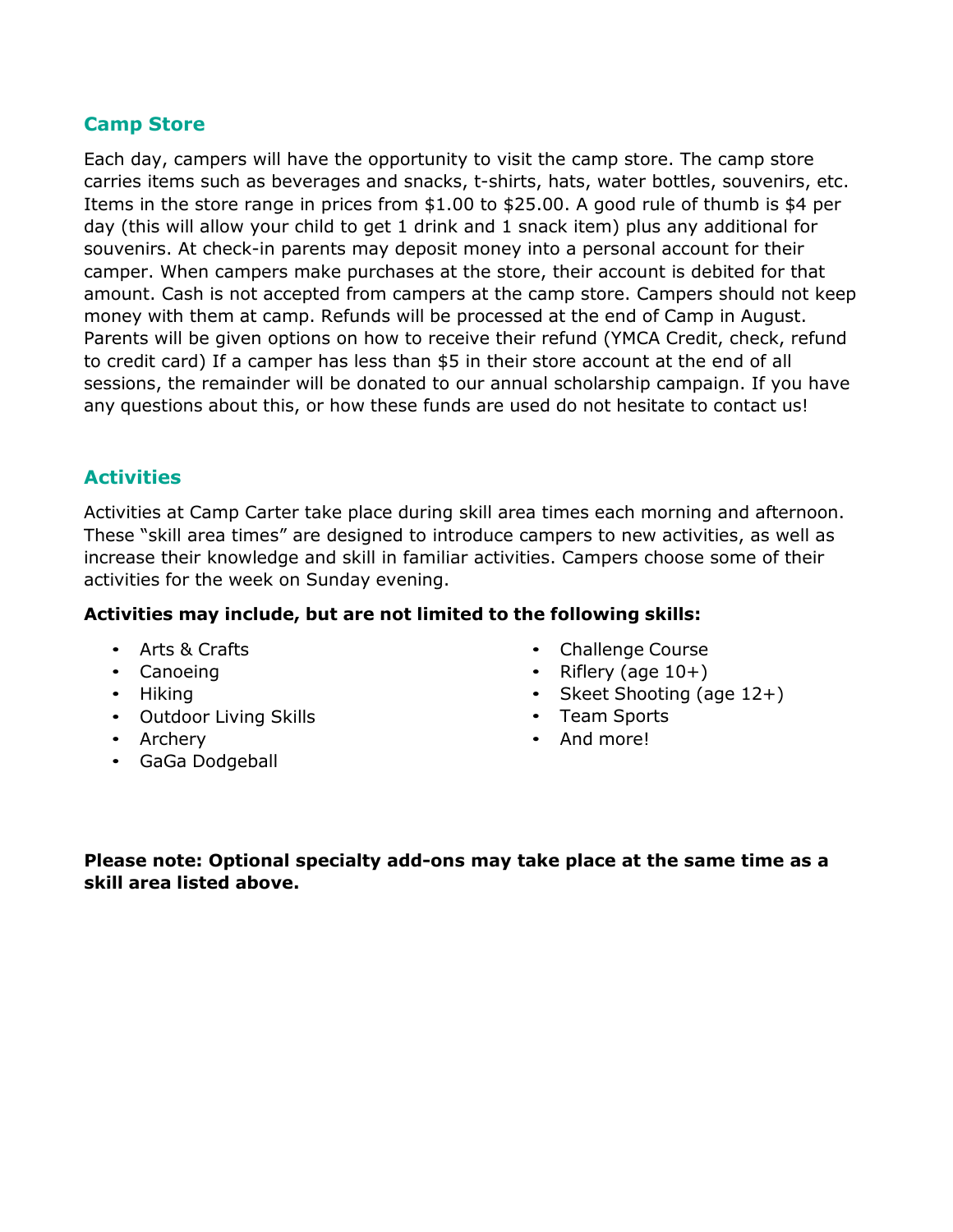## **Schedule**

A Typical Day will look something like this:

7:15 A.M. Rise and Shine! 8:00 A.M. Flag Raising/ Line Up 8:10 A.M. Breakfast 9:00 A.M. Morning Devotion 9:15 A.M. Announcements /Specialty Add-ons (Horse Camp) pick-ups 9:30 A.M. Skill Area #1 (1 hour) 10:30 A.M. Transition Time 10:45 A.M. Skill Area #2 (1 hour) 12:00 P.M. Cabin Clean / Cabin Time / Small Group Activity Time 12:45 P.M. Line Up for Lunch 1:45P.M. Rest Period/Cabin Time 3:00 P.M. Cowboy Unit – Swim / Native Store and Unit Activity 4:00 P.M. Native Unit – Swim / Cowboy Store and Unit Activity 5:00 P.M. Cabin Activity 6:00 P.M. Line Up for Dinner 7:15 P.M. Flag Lowering 7:30 P.M. Cabin or Unit Activity / Vespers / Dance / Campfire\* 9:30 P.M. Back to Cabins/Showers 10:00 P.M. Lights Out / Unit Devotionals

\*Campfires will happen throughout the week. One night will be CRAZY campfire where all campers and staff are encouraged to dress in that week's theme attire; other night's campfires may be done in each unit. Thursday evening will be the closing ceremonial campfire for all campers.

## **Themes**

Each week of camp has a special theme. Our daily activities are then designed around the theme of the week to help keep them fun and interesting, to all campers. We will give advance notice of any special events your child may want to participate in. Sending a themed costume for the opening "crazy" campfire or the camp dance is welcomed. This summer's themes are as follows:

- Military Camper Week: June 12th 18th, 2022
- Week 1: Color Craze: June 19th 25th, 2022
- Week 2: The Great Carter Mystery: June 26th July 2st, 2022
- Week 3: Holiday Hustle: July 3rd 9th, 2022
- Week 4: The A-Dentures: Endgame July 10th 16th, 2022
- Week 5: Survivor: July 17th 23rd, 2022
- Week 6: Specialty Camp: July 24th 30th, 2022
- 2-Week Session 1.0: June 26th July 9th, 2022
- 2-Week Session 2.0: July 10th 23rd, 2022
- CIT Year 2: June 26th July 9th, 2022
- CIT Year 1: July 10th 23rd, 2022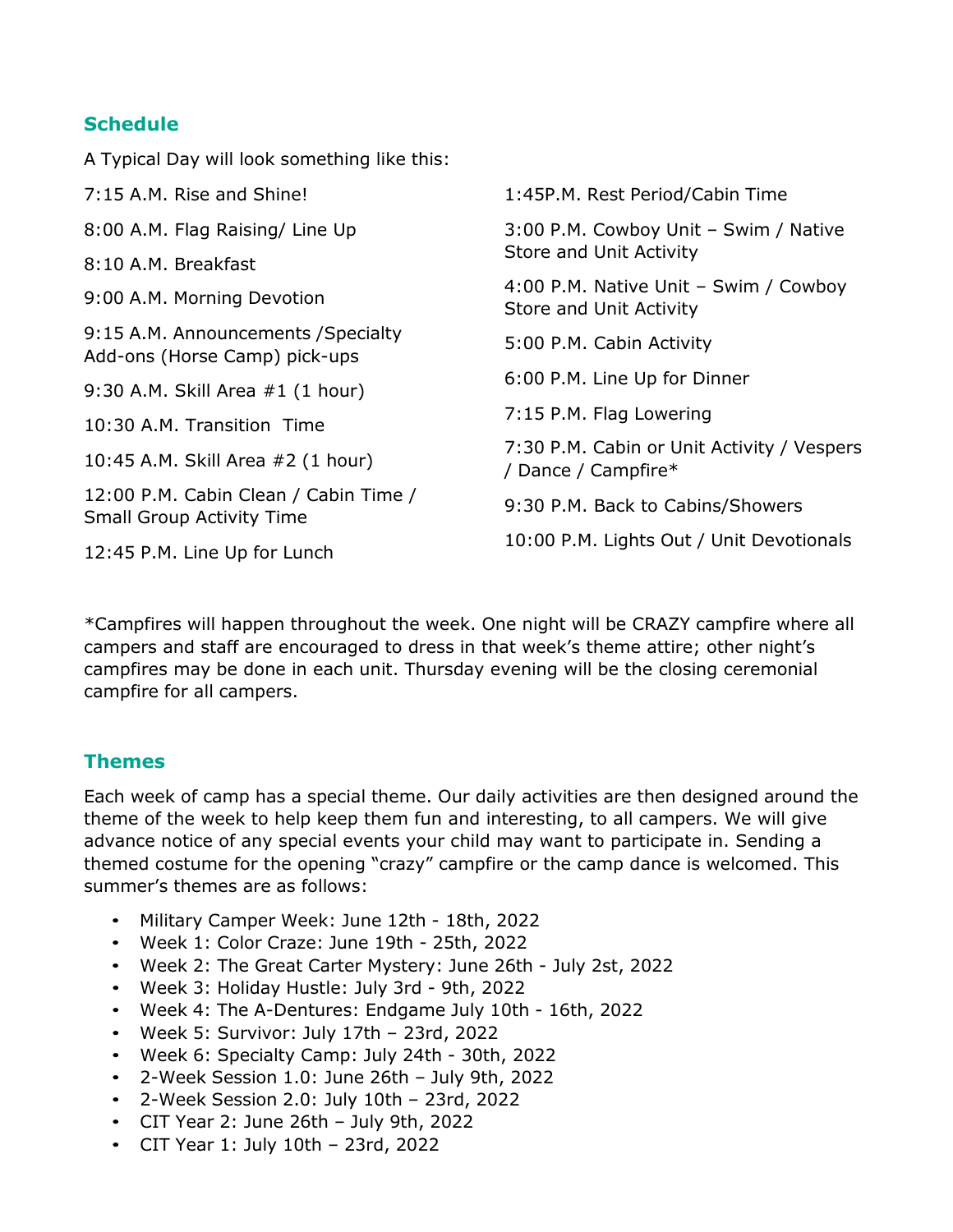## **Horseback Riding**

Horseback riding programs can be combined with Overnight Camp at YMCA Camp Carter.

The best way to take advantage of camp's horseback riding facilities is to register for this summer's "Equestrian Specialty Program" (ages 8-16 & under 180 lbs) program. For more information check out the horse tab at [www.campcarter.org, o](http://www.campcarter.org/)r contact Stephanie Pottichen at [spottichen@ymcafw.org](mailto:spottichen@ymcafw.org) . Please note these programs are for ages 8+.

## **Fishing**

Campers will have the opportunity to fish at various times throughout the camp session. Fishing time is supervised by a Camp Carter staff member. Staff is present solely to oversee the well- being of all campers at this waterfront activity. Campers must supply their own fishing equipment.

# **Packing**

Here is a suggested packing list…Please mark all items with camper's name. We always have a lot of Lost and Found and have no idea who it belongs to!

- Trunk/Suitcase/Duffle Bag
- Backpack or Tote Bag for daily use
- Sleeping Bag and/or Twin Sheets
- Pillow and pillowcase
- 2 Bath Towels and Wash Cloths
- Toiletries (soap, toothbrush, shampoo, etc.)
- Good Attitude!
- NO CELL PHONE OR ELECTRONICS
- 2 Pairs of Tennis/Athletic Shoes
- Sandals/Flip-Flops (for pool only)
- Pajamas (2 pair)
- Jacket and/or Sweatshirt
- Shorts (6-7 pair)
- Jeans / long pants for horseback

### **What to leave at home:**

- Cell Phones
- Knives
- Firearms
- Fireworks
- Trading Cards
- Animals and pets
- Items of sentimental / monetary value
- All forms of "tech-toys"
- Boots (if your child is riding)
- T-Shirts  $(3+)$
- Socks and Underwear
- Swimsuit and Towel
- Flashlight and batteries
- Water Bottle (required)
- Stamps, Envelopes, Paper & Pen
- Non-Aerosol Insect Repellant
- Sunscreen
- Sense of Fun and Adventure
- Camera/Film (we recommend disposable cameras)
- Sunglasses
- Cap/Visor
- Raingear
- iPods
- PDA's
- Cell Phones
- CD /DVD Players
- Matches
- Alcohol
- Illegal Drugs
- OTC Drugs
- Cash or Credit Cards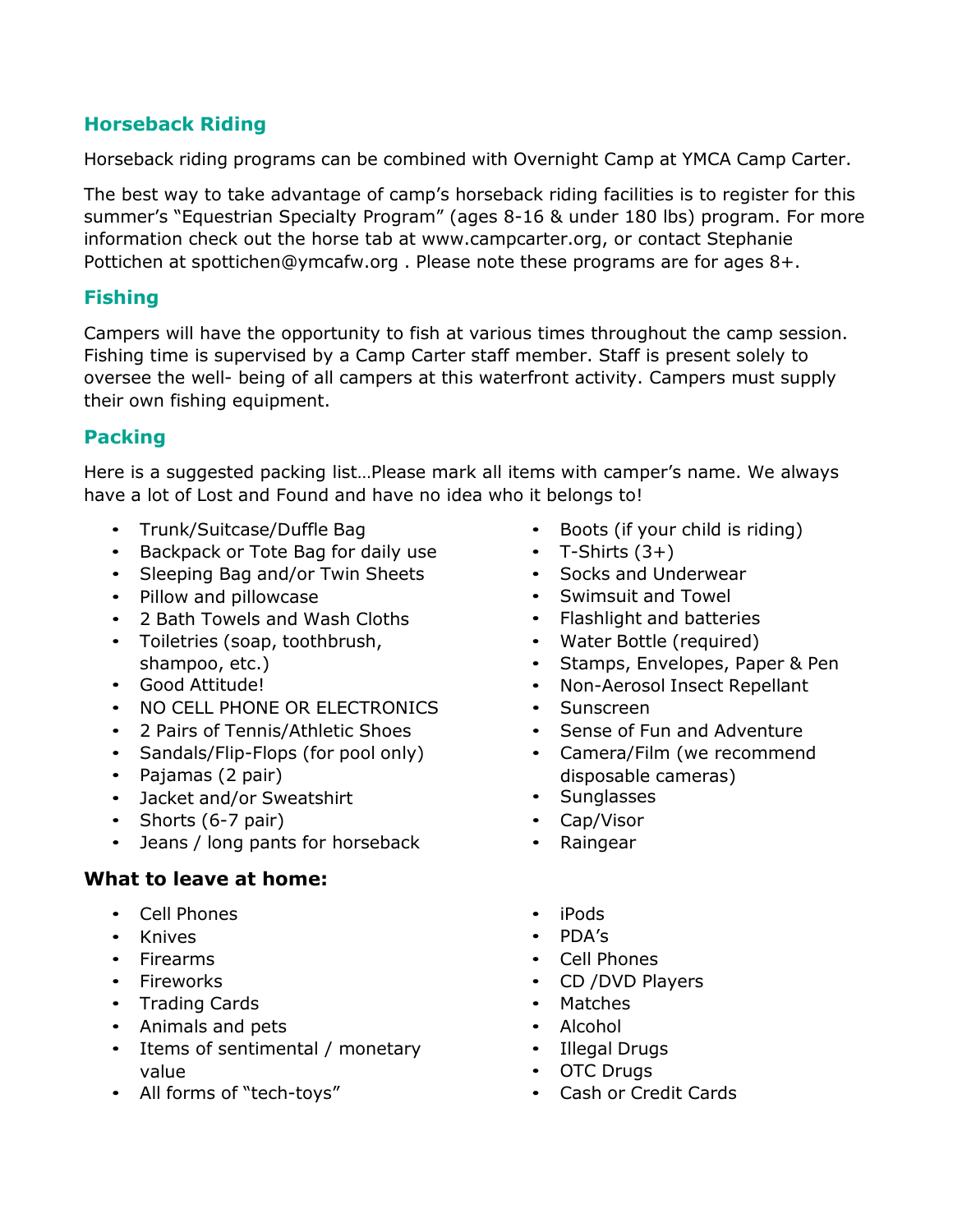We encourage our campers to be unplugged while at camp and hope you can honor this request. Any of these prohibited items brought to camp will be collected by our directors, and returned at the end of the session. Please note that cell phones are prohibited!

#### **If these items are found, they may be taken up by the camp directors. Parents may request them after closing ceremonies. YMCA Camp Carter is not responsible for lost, stolen or broken articles.**

# **Mail**

We encourage parents to send emails, write letters, and mail care packages to your camper during his/her session.

- \*Letters: Keep your child up to date on what is happening at home, but be careful to keep your letters positive! Be creative and send photos, have a pet write a letter, etc. Make sure to send letters a few days before camp starts, so that they have a better chance of arriving in time for your campers stay! You can also drop off letters to the staff at Check-in and we will deliver them on the date you request.
- \*Care Packages: Non-Food care packages are welcome at camp. We do not allow food in an effort to keep cabins clean and bug-free. Make sure to send packages a few days before camp starts, so that they have a better chance of arriving in time for your campers stay! You can also drop off packages to the staff at Check-in and we will deliver them on the date you request.
- Letters and care packages should be addressed as follows:

Camper's Name YMCA Camp Carter Session Name or Date 6200 Sand Springs Rd. Ft. Worth, TX 76114

## **Phone Calls**

Camp is a time for children to develop independence and escape from distractions such as TV, the internet, and phone calls. Guidelines concerning camper phone use are as follows:

- Cell phones are NOT allowed! If a camper brings a cell phone to camp, it will be taken up and kept in the office until the child is picked up at check-out.
- Campers will NOT have access to camp phones except in the event of an emergency. If persistent homesickness or illness occurs, camp staff will contact parent/guardian(s) to discuss the situation.
- Our camp office is open Mondays from 7:00 am to 6:00 pm and Tuesday Friday from 8:30 am – 6:00 pm. The office phone number is 817-738-9241.
- If you need to reach us for any reason during non-office hours please call our 24 hour Emergency Line at (817) 401-6796.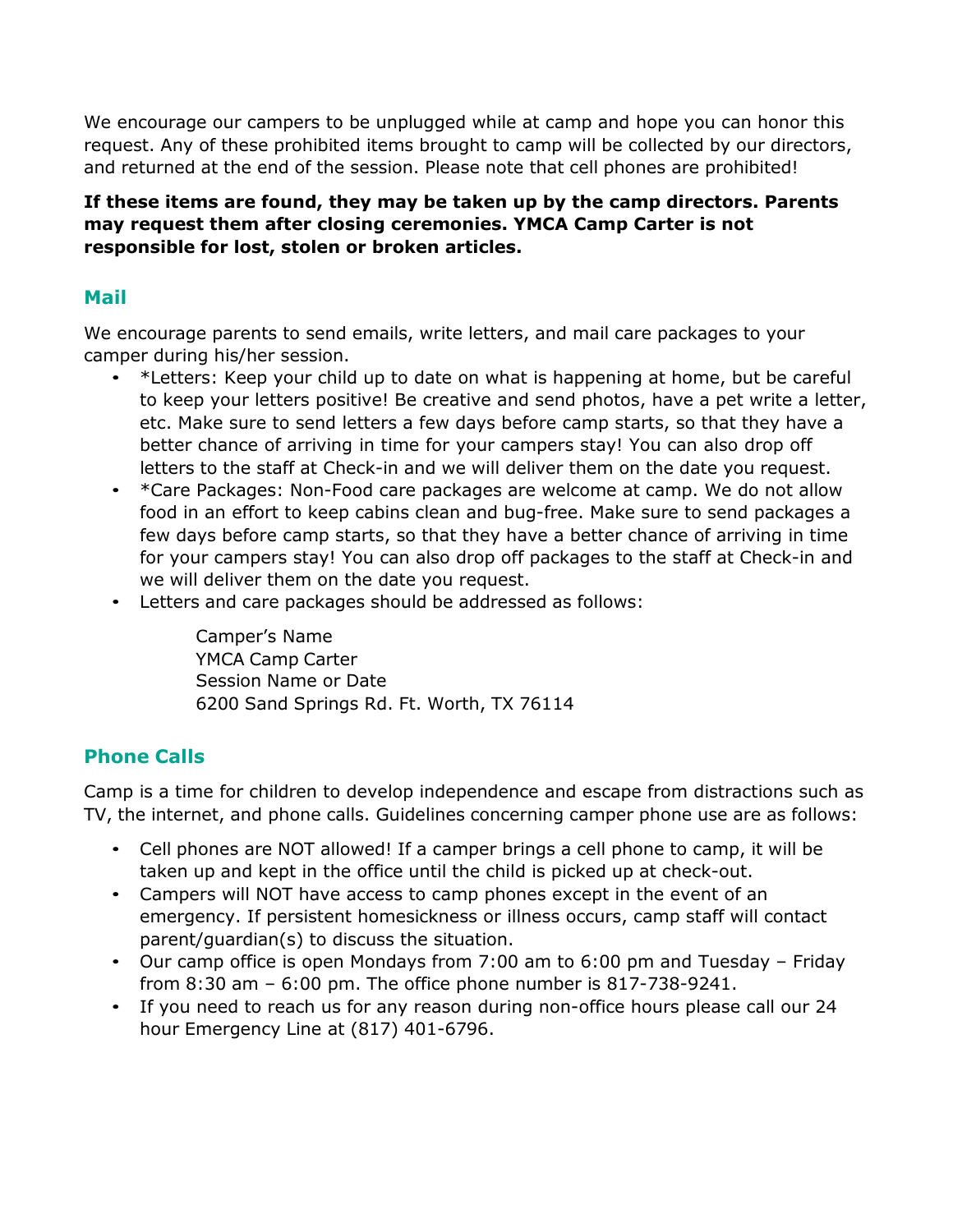## **Staff**

The Camp Carter staff is carefully selected to ensure that your child has an enjoyable camp experience. We strive to recruit responsible, caring, quality staff members to serve as role models for campers.

- Each cabin is supervised by a Senior Counselor who is at least 18 years old.
- Overnight camp leadership staff is comprised of upper level college students and graduates.
- All staff members undergo extensive screening and training (including CPR/First Aid certification and criminal background checks) prior to being placed on the job.
- Certified lifeguards supervise all pool and waterfront activities.
- Equestrian instructors are experienced and trained wranglers.
- Camp health care providers hold certifications that meet standards set by the Texas Department of Health. Camp has an on call doctor and is just minutes from Cook's Children's Hospital.
- Our program and staff/camper ratios comply with Texas Department of Health standards, and are licensed and inspected by the State of Texas

## **Christian Emphasis**

Developing spiritually through Christian programs is an important part of life at YMCA Camp Carter. Each session, campers have the opportunity to share in fellowship through daily devotionals, weekly chapel services, and singing graces at mealtimes. These gatherings are attended by everyone at camp and emphasize morals, values and friendship. YMCA Camp Carter welcomes all persons without regard to religion, race, color, nationalorigin, or political belief.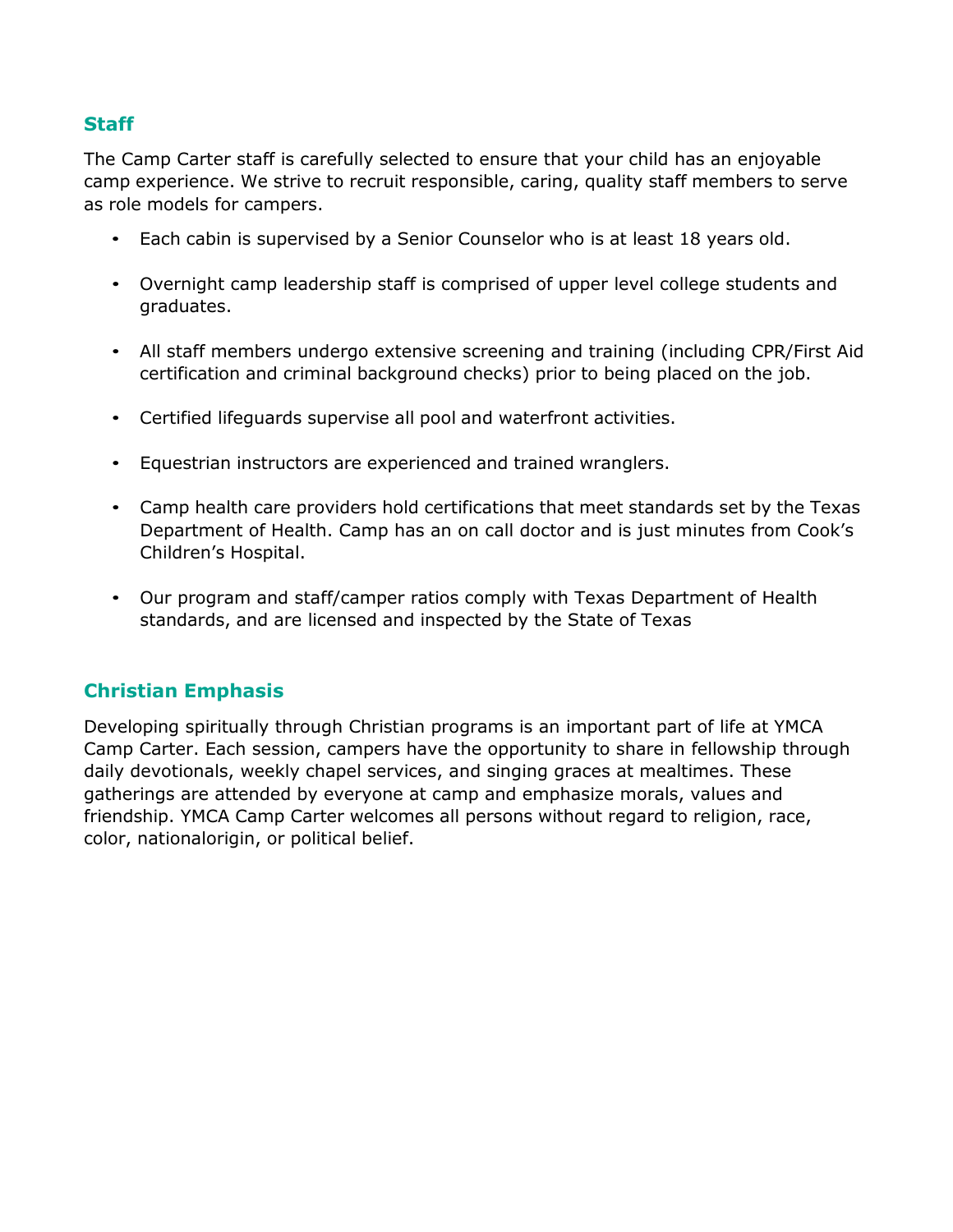## **Raggers and Leathers**

The YMCA Ragger and Leather programs, for campers 12 and up and 9 and up respectively, focus on personal growth. They are designed to encourage campers to takean in-depth look at their beliefs, their strengths and weaknesses, and invite them to accept the challenge to grow in spirit, mind and body.

| <b>SYMBOL</b>   | <b>CHALLENGE</b>                                   | <b>MINIMUM AGE</b> |
|-----------------|----------------------------------------------------|--------------------|
| <b>Blue Rag</b> | Loyalty to God, country and one's best self        | 12                 |
| Silver Rag      | Acceptance of or rededication to a Christian way   | 13                 |
|                 | of life or spiritual growth                        |                    |
| Brown Rag       | <b>Christian Service</b>                           | 14                 |
| Gold Rag        | Understanding, concern and acceptance of others    | 15                 |
| Red Rag         | Sacrifice of time, talent and personal will        | 16                 |
| Purple Rag      | A dedication toward excellence and noble living in | 18                 |
|                 | all Christian service opportunities                |                    |
| White Rag       | <b>Full-time Christian service</b>                 | 71                 |

The levels of the Ragger and Leather are listed below.

| <b>SYMBOL</b> | <b>CHALLENGE</b>                                                                                             | <b>MINIMUM AGE</b> |
|---------------|--------------------------------------------------------------------------------------------------------------|--------------------|
| Triangle      | Growth in body, mind and spirit                                                                              |                    |
| Square        | Growth in body, mind, spirit and friendship                                                                  | 10                 |
| Circle        | Becoming close to God through appreciation,<br>love and concern for the earth and all that<br>He has created | 11                 |

We believe the power of camp lies in:

### **RELATIONSHIPS**

- Campers will establish meaningful friendships with campmates
- Campers will find a positive role model in counselors and camp staff
- Campers will learn to effectively communicate with others
- Campers will learn positive techniques for problem solving

How does this happen?

- Campers are placed in cabins/groups with peers
- Counselors and staff are trained to meet the developmental needs of campers
- Campers are encouraged to express their feelings constructively
- Campers are encouraged to solve problems through mediation of camp staff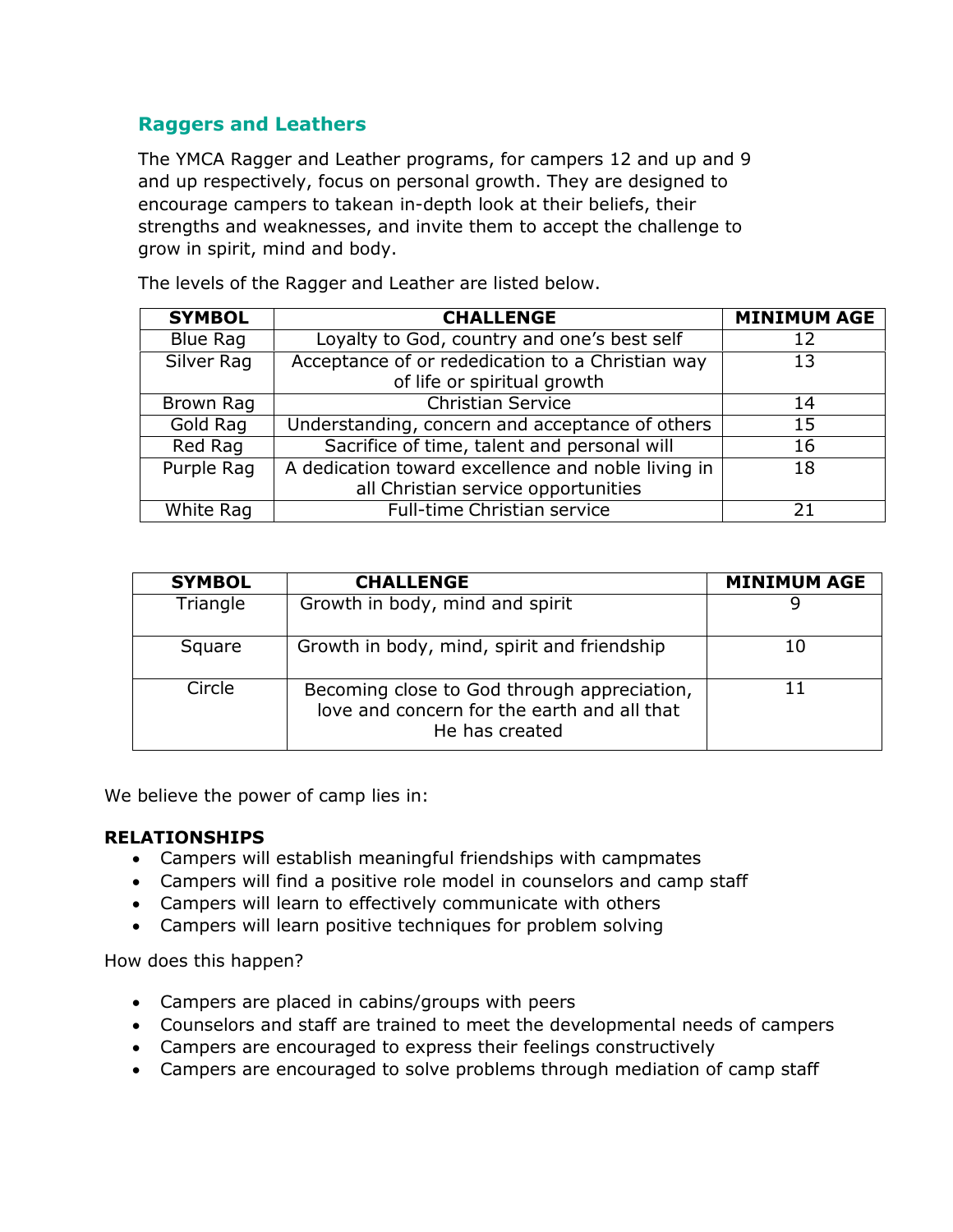#### **CHARACTER**

- RESPECT: Campers will develop a respect for their peers, camp staff and the environment.
- HONESTY: Campers will be responsible for their own actions and attitudes.
- RESPONSIBILITY: Campers will learn to take care of the camp and their personal environment.
- CARING: Campers will learn to balance individual needs with those of their group or community.

How does this happen?

- Campers are encouraged to appreciate the differences in others and accept other's for who they are.
- Campers are encouraged to own up to their mistakes and apologize to others when they have done wrong.
- Campers participate in daily cabin clean-up, dining hall clean-up and litter hikes.
- Campers are encouraged to recognize the needs of others and act with a spirit of generosity.

#### **SKILLS**

- Campers will learn new skills.
- Campers will follow proper skill area procedures.
- Campers will increase self-esteem through excellence in skill areas.

How does this happen?

- Campers attend skill areas daily and are encouraged to try something new.
- Campers are oriented to safety rules and supervised by staff at each skill area.
- Campers will receive awards in certain skill areas to recognize achievement.

### **HAVE FUN!**

- Campers will develop a sense of self-confidence.
- Campers will learn to express emotions.
- Campers will develop a deeper sense of personal satisfaction.

How does this happen?

- Campers are encouraged to participate in games, songs, skits and camp silliness.
- Camp staff role model positive behavior through hugs, high fives and positive words, laughter and smiles.
- Campers are awarded through Broken Arrow, Boy & Girl of the Session, Points of Light, Character Awards and Camper of the Week.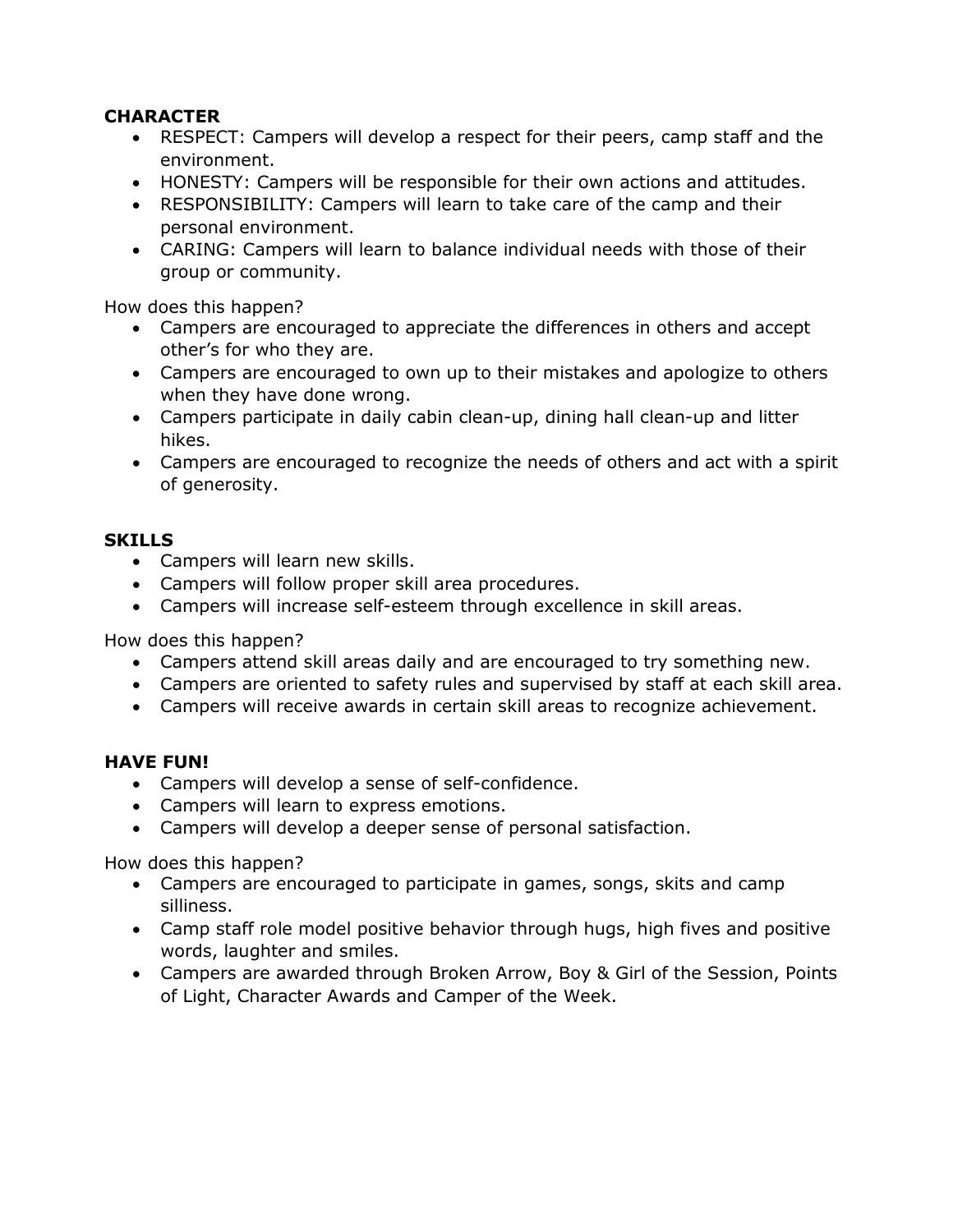#### **YMCA Camp Carter Camper Behavior Guidelines for Success**

Here at Camp Carter, we want to provide a safe and fun environment that promotes the growth, character development, and skills of every camper. As we are all well aware, no camper is perfect; each one will have moments of being upset and allowing those big emotions toinfluence their actions. Our goal is to help each camper continue to learn how to develop and implement the skills to make wise and responsible decisions in the face of those big emotions. In order to do that, we have behavior guidelines that lay out "In Bounds" and "Out of Bounds" actions and responses. Our desire is to love, serve, and care for each camper by taking the time todemonstrate, explain, and implement positive and appropriate actions and responses before, during, and after those moments of big emotions with ourselves, other staff members, and every camper. Our hope is that as they watch, interact, and talk with us, they will join us in these actions and responses.

Please read, review, and talk with your camper about the following Behavior Guidelines for Success:

In realm of our mission statement of putting Christian principles into practice, YMCA Camp Carter wants to develop and display our core character qualities of Caring, Honesty, Respect and Responsibility, as it is a large part of our commitment tooffering a safe and exciting camp experience.

#### **Core Character Qualities**

- 1. **Caring:** Be kind; be compassionate and show you care for yourself and those around you;express gratitude; forgive and offer forgiveness
- 2. **Honesty:** Be reliable and truthful by upholding your words and commitments; do notsteal or cheat; have the courage to do the right thing even when no one is looking
- 3. **Respect:** Be kind and polite to others and yourself with your words and actions; interactwith others and yourself with love and patience
- 4. **Responsibility:** Be proactive with your actions and words; take ownership for your actions and words; make wise and thoughtful decisions; be quick to forgive and offerforgiveness

#### **Behavior Playbook**

Because these Core Character Qualities are the endzones we are all aiming for, here are a few plays by plays that we are wanting to follow to achieve our goal. Because each camper and situation is different, we will adjust to move forward with the intentions to care for and serve everyone in each given circumstance.

#### **In-Bounds Actions, Responses, and Reactions:**

- **1. Graciously Forgiving & Asking for Forgiveness**
- **2. Taking Responsibility**
- **3. Expressing Thankfulness**
- **4. Others Focused**
- **5. Seriously Fun**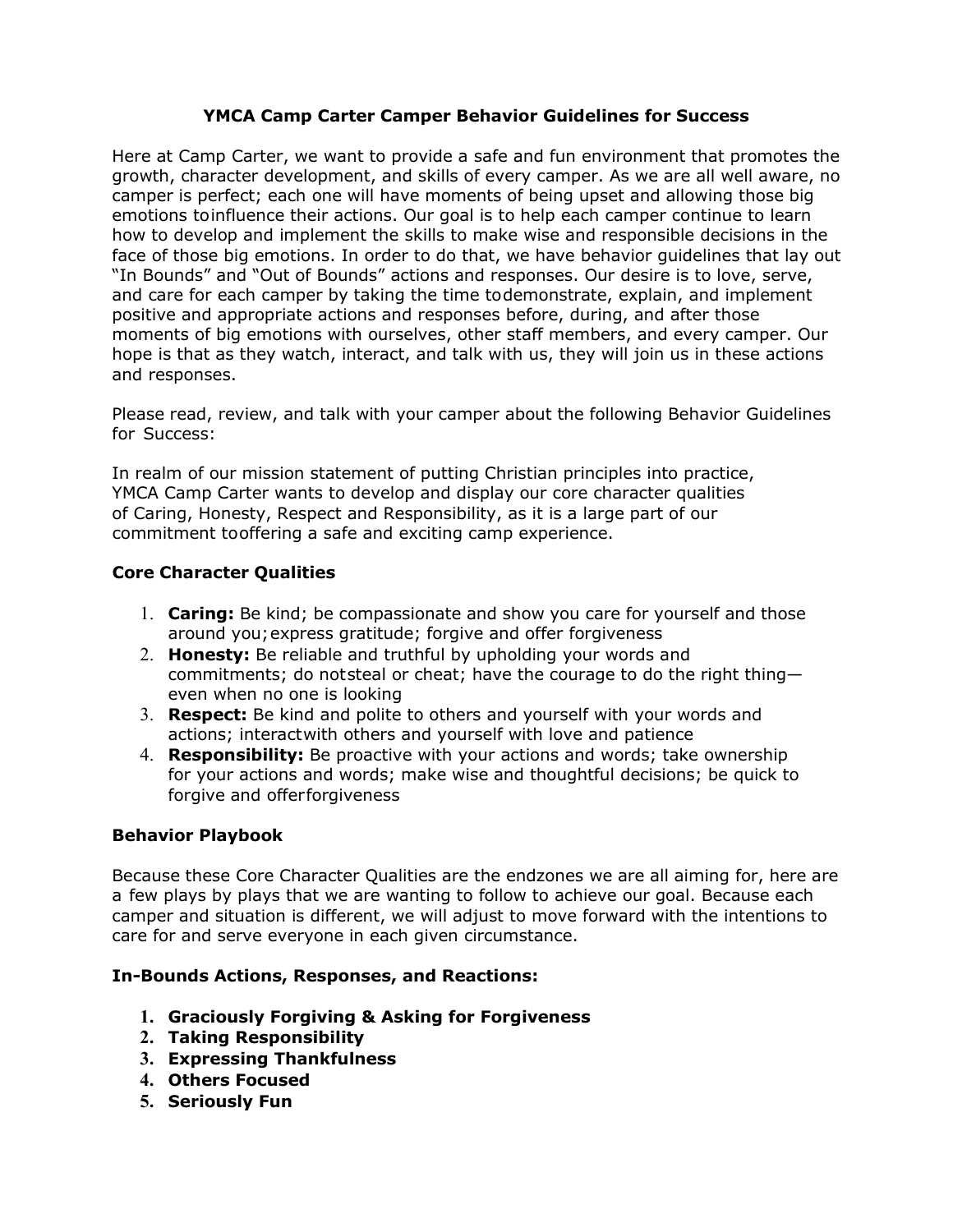#### **Out-of-Bounds Actions, Responses, and Reactions:**

- **1. Hands-On:** More times than not, campers placing their hands on each other, in any manner, is the cause of conflicts. Hands-on includes: hitting, slapping, pushing/shoving,punching, choking, pinching, scratching, tripping, kicking, stealing, etc.
- **2. Sensitive Words:** We all know how quickly jokes turn into using harmful words that aresensitive to others. We also know how quickly having big emotions results also using harmful works that are sensitive to others. Examples of these words are: Derogatory "jokes" and statements, insults, cussing, inappropriate language and topics, degrading and/or belittling words, peer pressure, nagging, teasing, gossiping etc.
- **3. Bullying:** Whether in forms of verbal or physical, intentional or unintentional, Out-of-Bounds actions, responses, and reactions all result in bullying. Bullying does not promote, create, display, or teach a safe and fun environment, and therefore, it is something that we cannot tolerate due to the lack of care towards each other.

#### **Going Out-of-Bounds Corrections:**

- **1. Proactive:** We intend to be proactive through the staff displaying In-Bounds actions,responses, and reactions—this will happen each step of the way
- **2. Address:** When going Out-of-Bounds occurs, we will address the situation away fromthe group by asking what happened, why this happened, and how can we move In- Bounds—this will happen each step of the way
- **3. Inform and Ask:** We will inform the parents/guardians of Out-of Bounds behaviors, andask how we can best support them and their camper moving forward; either that's a breakfrom activities and the group, providing a cool of period to help handle big emotions before stepping out-ofbounds, etc.—this will happen each step of the way
- **4. 30 Second Timeout:** Based on the severity and frequency of the behavior, we will haveto ask for a timeout—taking a day, two, or three (depending on the situation) at home tohave time off to gather the big emotions and be ready to step back in-bounds at camp
- **5. Missing the Game:** If a timeout has taken place, and stepping Out-of-Bounds continues,taking the rest of the week or the following week off will be the next play call to give a further cool-off period and time to reflect on how to step back in-bounds
- **6. Ending the Season:** If Missing a Game has taken place and out big emotions continue tostep outof-bounds, we will have to ask that we take the rest of the summer to reflect andpractice on how we can return back to camp the following season—whether holiday camps or the following summer

We are hopeful and expectant that we will see the Core Character Qualities develop, growth, anddisplay in every staffer and camper throughout the summer, and we cannot be more excited! Please review these In and Out of Bounds Actions, Responses, and Reactions with your camperto ensure the best summer ever! Thank you for trusting us with your camper! It is a privilege, blessing, and something we take seriously that we are a part of their personal growth and development. Camp Life is *truly* the Best Life!

#### - **Your YMCA Camp Carter Team**